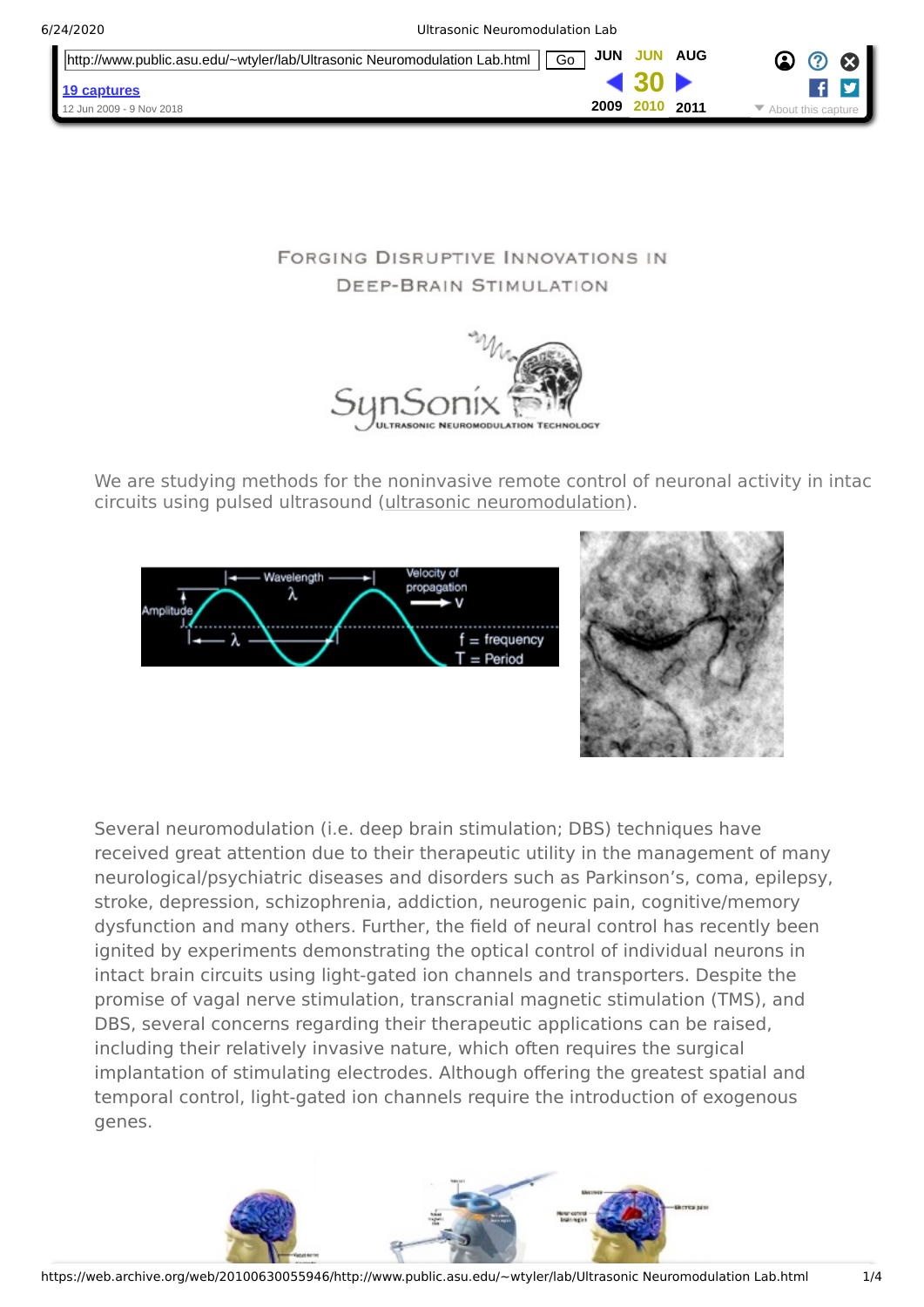

The images above depict several neuronal stimulation methods used in human patients for the treatment of neurological/ psychiatric disorders and disease states. Images were modified from [http://www.biotele.com](https://web.archive.org/web/20100630055946/http://www.biotele.com/).



Using a variety of optical probes, we are developing methods for modulating ion channel activity, neuronal activity, and synaptic transmission using low-intensity, low-frequency ultrasound (LILFU), which is capable of noninvsively penetrating the skull in a focused manner. Our approach enables us to quickly screen specific transducers and/or stimulus waveform characteristics, which modulate neuronal activity more or less efficiently. To date, we have identified several waveforms capable of directly modulating the activity of voltage-gated ion channels and synaptic transmission. The use of ultrasound waves to modulate neuronal activity will be of great interest to the basic and clinical neuroscience communities since it may alleviate the need for surgically implanted electrodes.

Below are examples of hippocampal synaptic transmission (left; reported by synaptopHluorin) and calcium transients in CA1 pyramidal cells (right; reported by OGB-1 AM), which were stimulated in response to pulsed ultrasound waveforms.



CA1 SP calcium transients induced by pulsed ultrasound

Ultrasonic Neuromodulation may provide a novel approach to delivering noninvasive therapies for a host of neurological, psychiatric, and/or developmental disorders such as: Parkinson's Disease, Alzheimer's Disease, Epilepsy, Autism, mental retardation, stroke, traumatic brain injury, depression, mania, addiction, anxiety, pain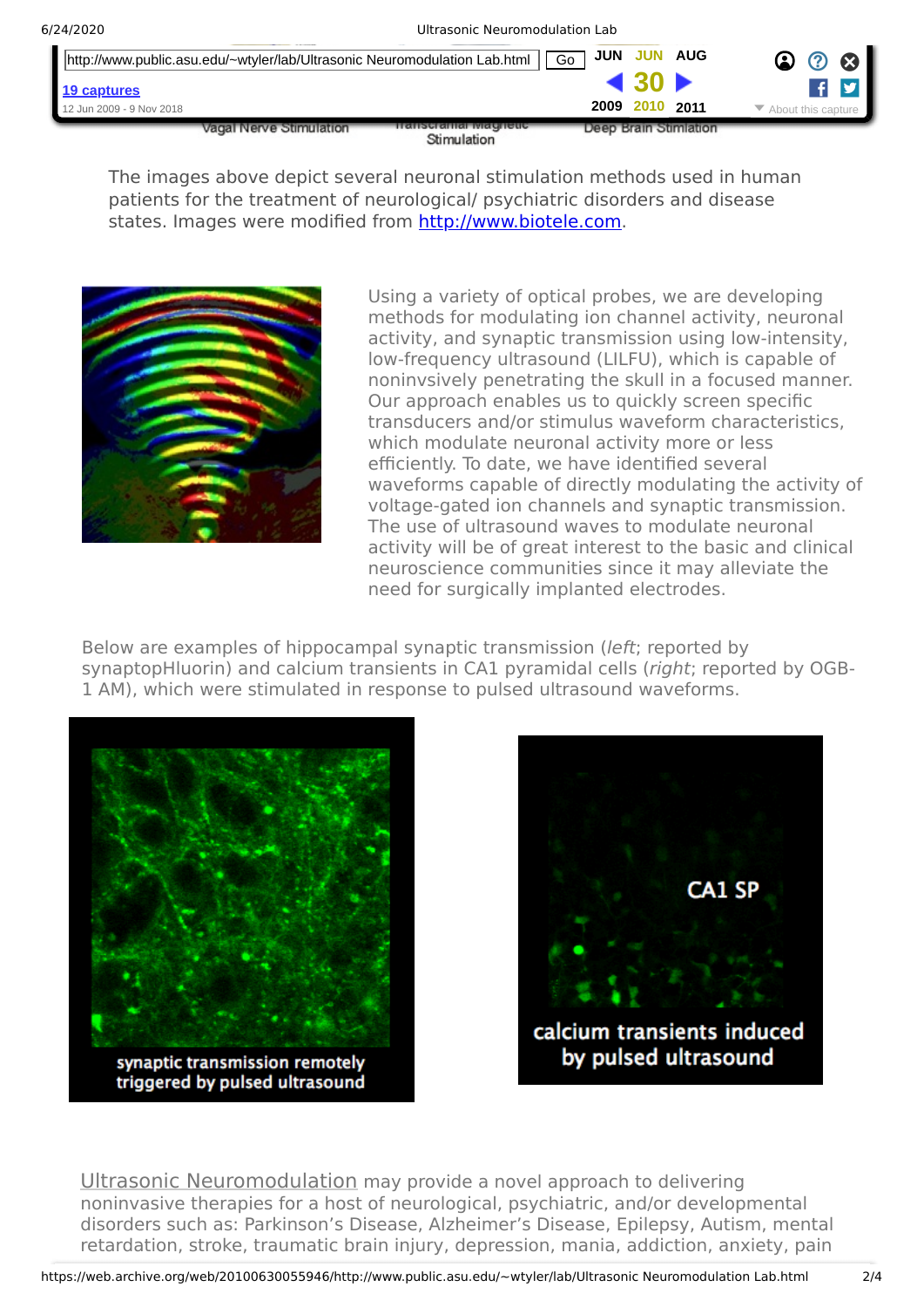6/24/2020 Ultrasonic Neuromodulation Lab